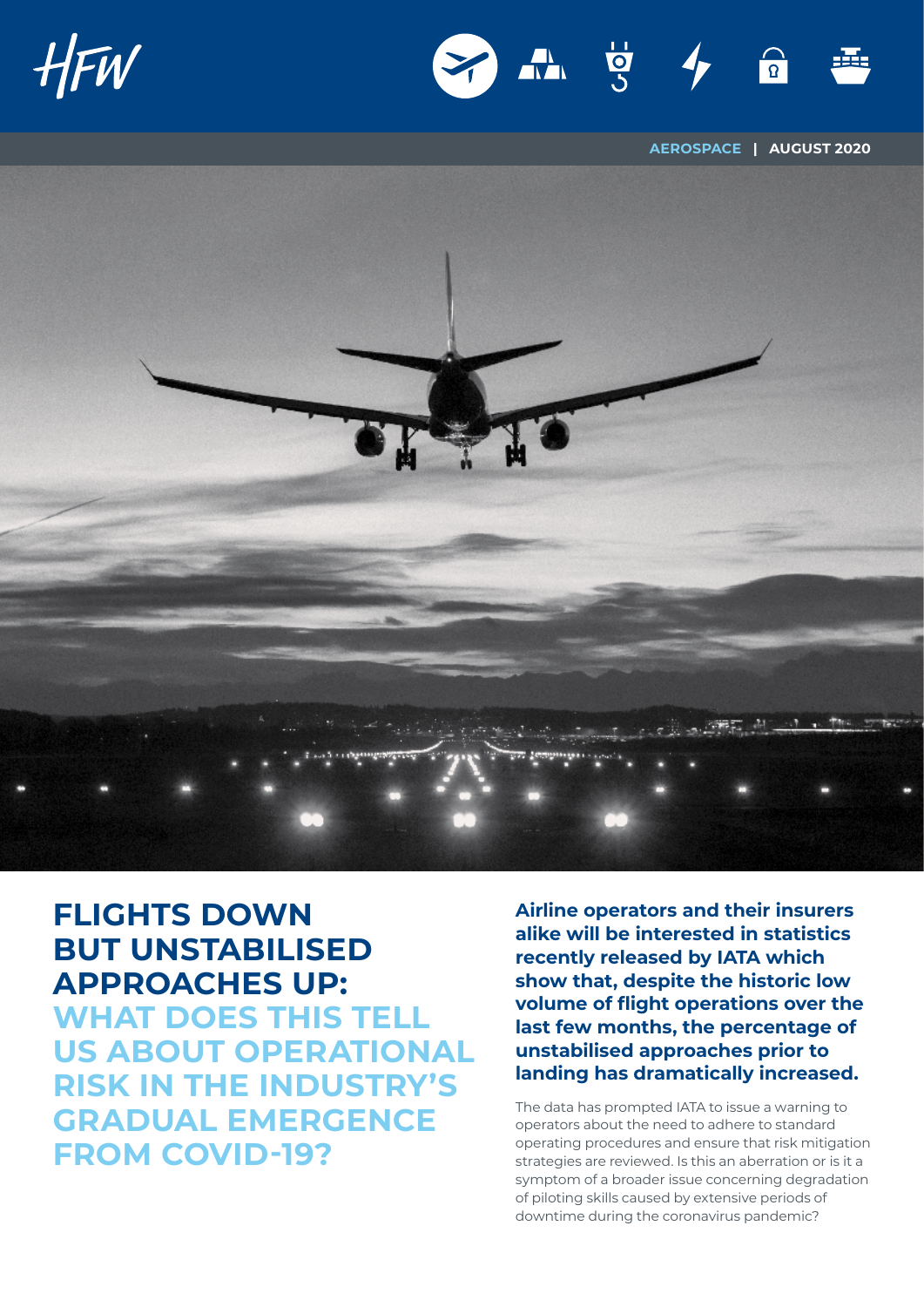

*Source - IATA FDX*

Unstable approaches have more than doubled compared to this time last year - a stark and potentially worrying trend.

Unstabilised approaches have frequently found themselves to be the origin of serious incidents resulting in damage to equipment and worse. The loss of an Airbus A320 at Karachi in May involved an approach which on any analysis was not only unstabilised but profoundly so, while the Air India Express aircraft which crashed earlier this month had aborted two landings before landing long and skidding off the runway on the third attempt.

The criteria for a stabilised approach is not the subject of mandatory regulatory requirements on a global level. Instead, the position tends to be left to the airlines themselves – although amongst most of them, it is fair to say that the criteria is largely consistent with the aircraft having to meet the following primary characteristics by 1,000ft AGL:

- **•** Landing gear down and locked
- **•** Flaps deployed in the correct position for landing
- **•** Target V-ref speed achieved
- **•** Correct power setting inputted
- **•** Aircraft established on a 3° glideslope or the appropriate glideslope for a visual approach

Within most airlines, the standard practice is for the non-handling pilot to check that each of the above parameters have been met by the 1,000ft mark. If all of these have been, the standard callout is "stable". If not, the standard callout is "Unstable. Go around", in which instance the approach is abandoned. IATA are keen to emphasise that *"the decision to execute a go-around is not, in any way, an indication of poor flight crew performance but rather prudent decision-making. There should be a clear non-punitive go-around policy."*

In most countries around the world, the strict legal criteria for a pilot who is about to operate a passenger flight is that he or she must have undertaken three takeoffs and three landings (including ones carried out in a simulator) in the previous 90 days. If all such takeoffs and landings have been performed at the very beginning of that 90-day period, it is possible that pilots can still legally operate flights without having done a single takeoff or landing in the previous three months. Is this a cause for concern? *"Not really,"* advises a senior Captain and type rating examiner for a UK-based airline with over 20,000 hours of personal flying experience. *"Takeoffs and landings are usually straightforward and only really become a challenge when marginal weather is encountered. My bigger concern would be pilots returning* 

*to the flight deck for the first time in many weeks and committing errors in the various pre-flight checks when the aircraft is being set up for its flight. Distraction combined with lack of recency could pose a real problem here and I am certainly very mindful of this in the run-up to my next operation, which will be the first one in many weeks. However, I am not sure that all pilots will necessarily be of the same mindset."*

With pilots worldwide having been grounded in unprecedented numbers, for unprecedented lengths of time, airlines must now ask themselves whether their standard approach to training and safety needs to be revised to take into account new human factor risks created by the pandemic. A failure to do so (particularly in the light of express warnings like that issued by IATA) could form the basis of a finding of negligence if the worst happens and an accident occurs.

Thankfully, the levels of redundancy and automation built into modern passenger aircraft are more extensive than ever before. Whilst these have been known to create their own set of challenges, most commentators are agreed that these systems have significantly enhanced rather than diminished safety. It seems as if, however, they will be put to the test as the airline industry strives to return to its new normal.